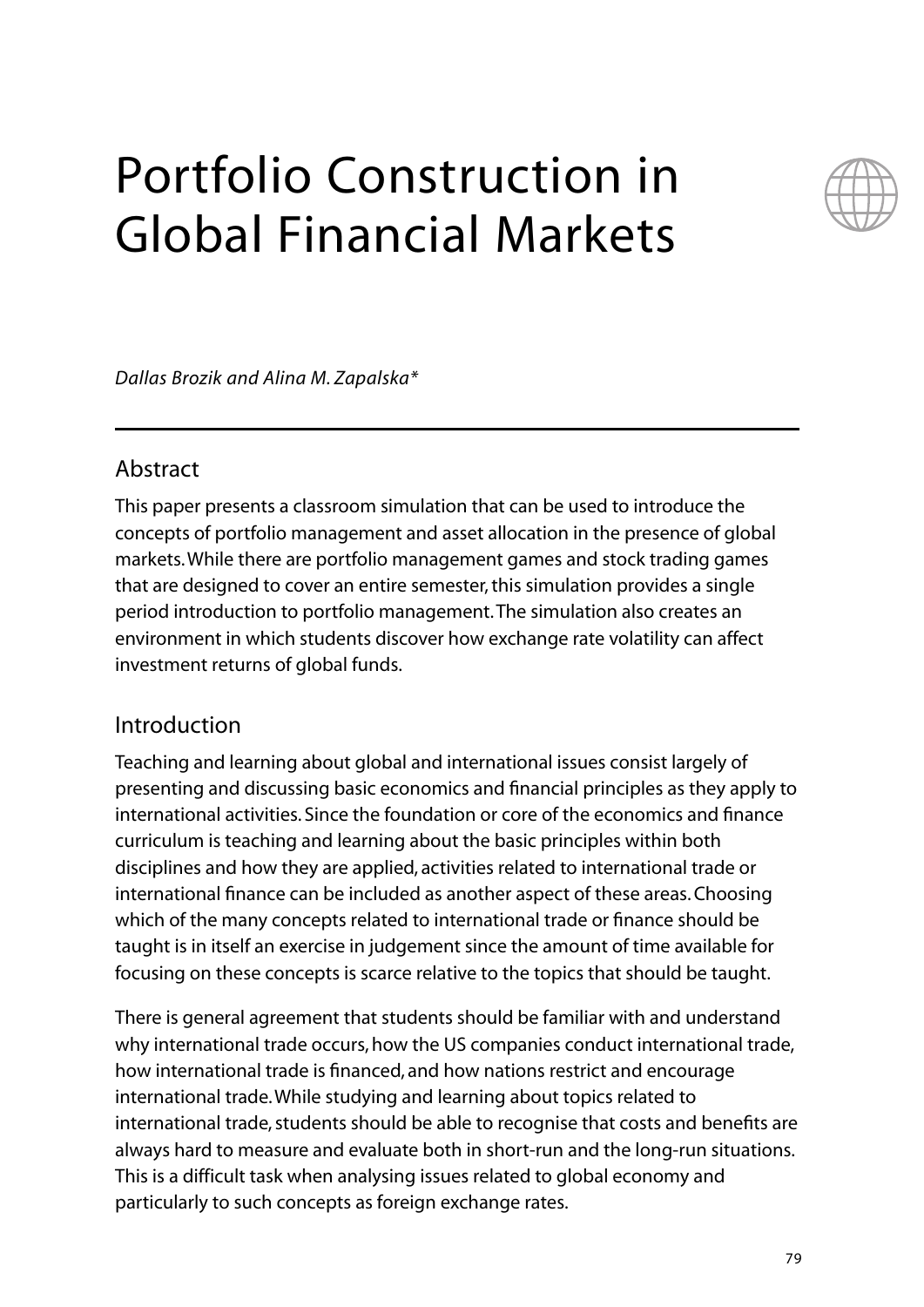Deciding which international concepts to teach is the first step.The second step is the decision of how to teach the selected concepts. A major factor determining teaching effectiveness is the method chosen, and an instructor who has a relatively good understanding and appreciation of teaching international issues can try new and different activities in the classroom (Torney-Purta, 1996).

A variety of teaching techniques can be used including debates, case studies, worksheets, class surveys, writing projects, graphing exercises, data analysis and class discussion. It has been recognised that there are also many opportunities to integrate simulations and games into teaching and learning international concepts (Zeff, 2003). Games and simulations can be used to demonstrate principles and provide experiential learning.This type of active learning provides both students and instructors with a break from the traditional classroom lecture and can be used to highlight and support lecture-related materials. Interactive learning activities can be designed to be short, taking less than a single class period, or long enough to span several class periods.

Single-period activities have several advantages. A single-period game or simulation can be rich enough to provide a multi-level learning experience. Several different interactions and principles can be demonstrated with a properly constructed single-period simulation.The richness of the experience can then serve as a springboard for several future classroom discussions or lectures. A single-period activity also is flexible. An instructor can move such an activity fairly easily if it is appropriate to reschedule it; multi-period activities can make the instructor a prisoner of the calendar.

The subject of the game or simulation can often dictate the length of the activity. Simple concepts, like a demonstration of the free rider problem in economics, may require multiple repetitions of short activities. Simulation of the complexities of bank management can span an entire term. Creating single-period games and simulations that span multiple periods requires that the designer isolate a fundamental concept to be demonstrated and develop a scenario that will play smoothly.

The lessons learned from using simulations and games may vary in the level of economic sophistication of the students (Ellington and Fowlie, 1998). Games and simulations can empower students by allowing them to take the initiative and create an environment of peer-based learning.This allows students to work in teams constructing knowledge together, providing insight and motivation to each other (Ruben, 1999).This paper describes how teachers can use a simulation to teach portfolio construction and asset allocation in a global economy.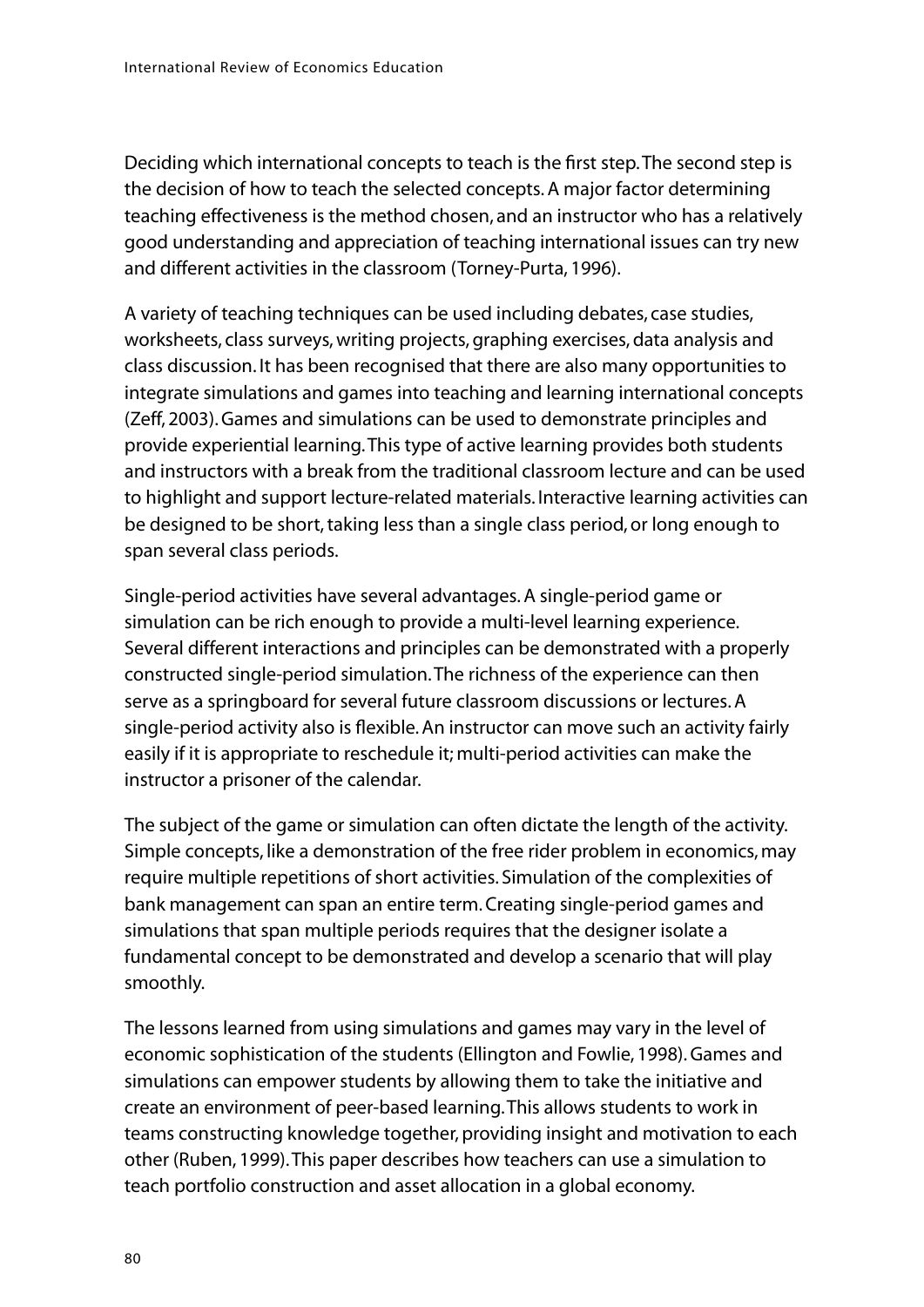This paper presents a portfolio simulation that spans several planning periods yet can be completed in a single class period.The simulation can be used to introduce the concepts of portfolio management in a global economy to inexperienced individuals and can thus serve as a good introduction to this topic.This simulation also creates an environment in which students discover how exchange rate volatility can affect investment returns of global funds.

## Literature review

The recent literature in college educational techniques indicates a steadily increasing degree of interest in the use of active learning with simulations and experiential learning (Bouton and Garth, 1983, Cooper and Mueck, 1990 and Maler and Keenan, 1994). In particular, the analysis of the effectiveness of business simulations and experiential learning reveals a number of studies that support the usefulness of the games and simulations (Becker, 1997; Johnson and Johnson, 1989; Sharan *et al*., 1984; Zapalska and Brozik, 1998).

Simulations contribute to the learning process, particularly in transferring learning from the conceptual base to its ultimate application (Jones, 1998; Durham *et al*., 2007). A strong relationship between the degree of perceived realism and the perceived contribution of the simulation or game has been observed in most of the simulations discussed (Lantis *et al*., 2000).These exercises were developed as real world simulations, and they have proven excellent vehicles for encouraging deep learning and improving student appreciation of the complexity of business.

Another reason for the use of games and simulations is that they provide students with an alternative to traditional classroom methods (Durham *et al*., 2007).Games and simulations can be quite useful in illustrating how real institutions function and allow students to see how a business or an institutional structure can affect how decisions are made in the real world.The instructor must always keep in mind that games and simulations must fit the educational purpose of the course, but the use of such alternative teaching techniques can improve student learning.

A number of games and simulations have been developed to enhance students' learning in economics and finance (Wilson, 2005).These exercises create an environment in which students have the opportunity to experiment with new concepts in market situations. For example, Ball and Holt (1998) describe a classroom market that permits a comparison of trading prices for an asset with its fundamental value.The exercise provides an interactive framework to facilitate discussion of rational expectations, discounting, and speculative price bubbles where students become active players. Similarly, Laury and Holt (2000) complement the literature on classroom experiments by describing the role of banks in creation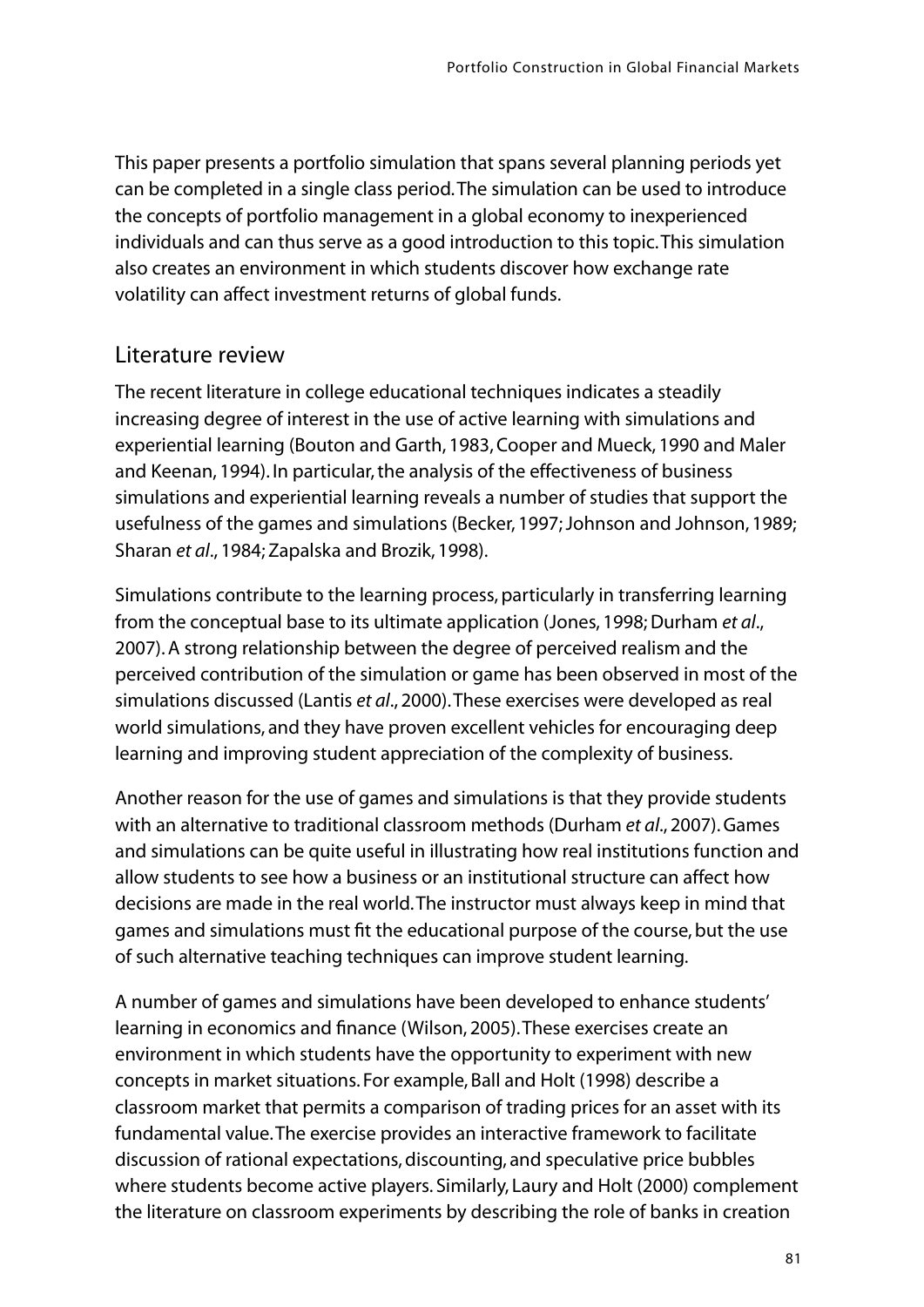of money where students become involved in the money-creation process through an exercise in which they take on the roles of a banker, depositors and borrowers.

Gitman (1974) illustrates a game designed to provide players with experience in the development and implementation of an investment strategy where players are provided with an uncertain environment in which they have to make strategic decisions to maximise their wealth.Wingender and Ball (1988) present a portfolio management simulation where students construct and manage simulated portfolios to test and apply various finance models and formulas, and Palia (1991) introduces product portfolio analysis where students can apply their knowledge of portfolio analysis in strategic market planning.

In contrast to the previously discussed papers on portfolio simulations, the game presented in this paper provides a student-centered and problem-based learning instrument about portfolio analysis in a global economy.The players are expected to maximise returns on investment portfolios for various groups of investors and experience how exchange rates can affect returns in a global economy. Such experimental games provide students with a better understanding of the economic concepts because students learn from their own experiences.The use of experimental games contributes to students' learning and makes student classroom study more real as students become an important element in the learning process.

# The simulation

This portfolio management simulation has been designed to provide students with the opportunity to make portfolio decisions in the context of a dynamic global financial market. Students create three different portfolios whose returns are determined for each period by a roll of the dice.The randomness introduced by the dice simulates real world market conditions and eliminates the possibility of any player being able to predict the direction of the simulation.

The simulation focuses on asset allocation and provides the players with several asset classes to choose from for the various portfolios. By keeping the focus tight and providing all necessary information, it is possible to simulate four different portfolio decision periods in a single class period.This allows the students to experience the results of their decisions immediately, to change their portfolios in response to market conditions, and to see the effects of those changes.The players also learn how the volatility of foreign exchange rates can affect the returns of the investments from outside the home country.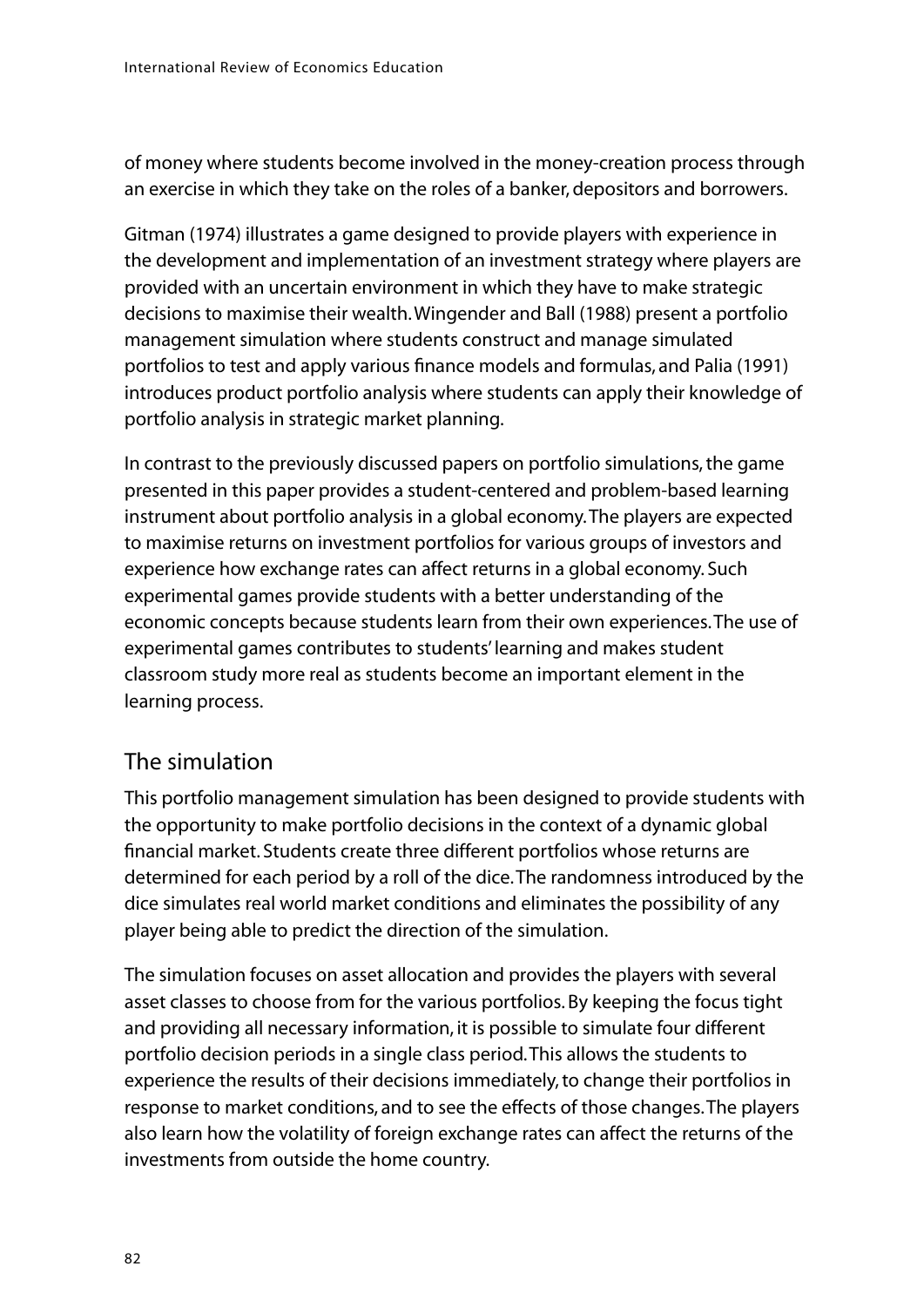In order to complete the simulation within a single period, the students must be prepared when they walk into class. Prior to the simulation, students are divided into groups of two or three and given the Simulation Instructions (Document 1).The students are required to devise three separate portfolios (conservative, middle-ofthe-road and aggressive) using assets from six specified classes (government bonds, corporate bonds, blue chip stocks, midcap stocks, speculative stocks and international stocks) and cash. By requiring the students to prepare the initial portfolio allocation outside of class, each team has the time to develop strategies and contingency plans for various possible market conditions.The information packet also includes the forms necessary to record decisions and results.

The Simulation Support Documents (Document 2) give the instructor the forms needed to conduct and record the results of the simulation.These forms include a Summary of Dice Rolls sheet that identifies the period returns for each asset class and for the exchange rate between dollar and foreign currencies for each roll of the dice (a pair of dice must be provided by the instructor).This sheet translates the probability distributions for the returns of the asset classes to the roll of the dice. There is also a form for recording the results of each period and a form for summarising the results of the entire simulation. It can be useful to copy these forms onto transparencies and display the information for the entire class.

Document 2 also includes four different news releases.These documents provide information that can be presented to students between rounds so that it might affect their decisions for the subsequent portfolio allocation.The important thing to note about this information is that it is of no use whatsoever in the simulation.While the words and ideas presented may sound similar to news releases heard every day, the mere existence of the words does nothing to change the probability distributions of the returns of the asset classes. Less sophisticated players may assume that the information has value and base their decisions accordingly.The value of information thus becomes a topic for discussion during the debriefing of the simulation.

The play of the game is straightforward. Each team of students enters the class with its initial asset allocation for each of the three different portfolios.The instructor then rolls the dice, and the count of the pips determines the period return on government bonds.The instructor rolls the dice five more times to determine the period return for each of the other five asset classes.The instructor then rolls the dice to determine the effect of exchange rate changes on the returns of the international stocks held in the portfolios.The entire process takes about one minute.The information is recorded on the Single Period Results summary sheet, and this can be displayed on an overhead transparency for a few minutes to assure that all teams have the correct value.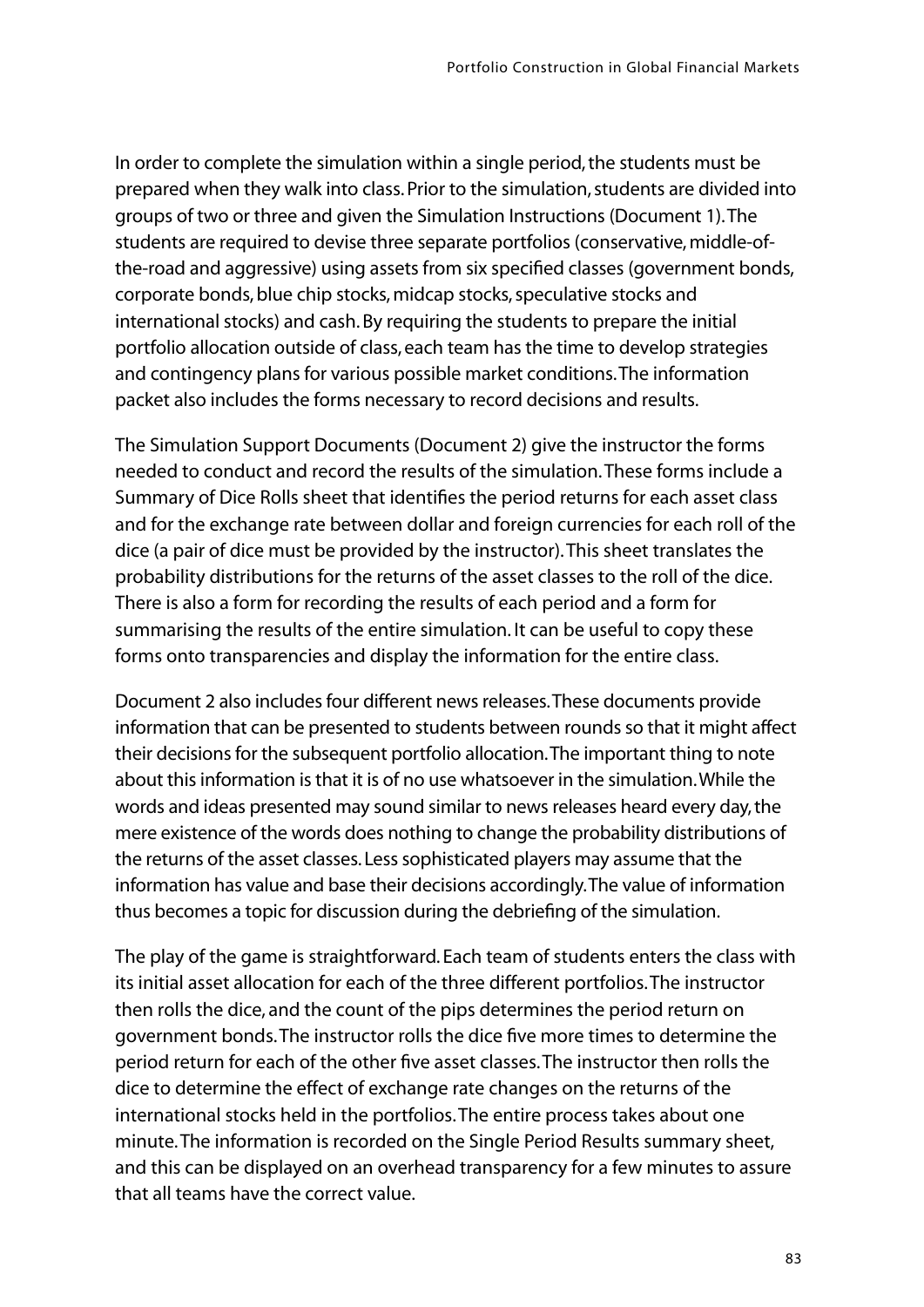The teams now calculate the end-of-period value of their portfolios and determine the allocation of assets for the next period. Each portfolio starts with an initial value of \$1,000,000. If, for example, a certain portfolio earned \$100,000 during the first period, then there would be \$1,100,000 to allocate for that portfolio for the second period. It is during this period of calculation and reallocation that the instructor may choose to display one of the news releases. If the returns have been low, the instructor can use either of the news releases that speak of current poor market conditions.The news releases have no effect on the next roll of the dice; they are there only to establish the value of irrelevant information.

After the teams have rebalanced their portfolios, the process is repeated.The instructor rolls the dice, the returns of each asset class and the effects of the exchange rates are determined, and the teams calculate the value of each portfolio and rebalance it for the next period.The instructor can display another news release during this period.The time needed to calculate the values of the portfolios and make the allocation decision is about 10 to 15 minutes. Even in a 50-minute class, there is sufficient time for at least three rolls of the dice and two rebalancings.

The fourth round of the dice is the final round.The value of each portfolio is calculated and reported to the instructor who records it on the Final Results sheet. It is a good idea to have this sheet as a transparency so that all teams can see the results for every team. It should be noted that there is no particular identification of any team.This is not necessary because the simulation has no winners or losers. Different teams can be making what they consider to be rational portfolio decisions, but the roll of the dice determines which is the most and least profitable.

# Debriefing

It is important to provide an oral debriefing so that students can analyse and learn from what they have just experienced (Steinwachs, 1992). Debriefing a simulation encourages students to describe what just happened, how the events of the simulation validate or contradict theory, how real the simulation was, and if the process involved in the simulation accurately depicts reality (Petranek, 2000). It also gives students time to reflect and gain perspective, more carefully organise their ideas, and apply theory.

During the debriefing there should be a discussion on the Final Results that allows the comparison of results and identifies differences, both high and low, in the values of given portfolios.The debriefing can now be turned to the various teams, and they can be asked why they made the choices they did.This discussion shows that a simple difference of opinion can have tangible results on portfolio performance.This also illustrates why the various mutual funds in the market can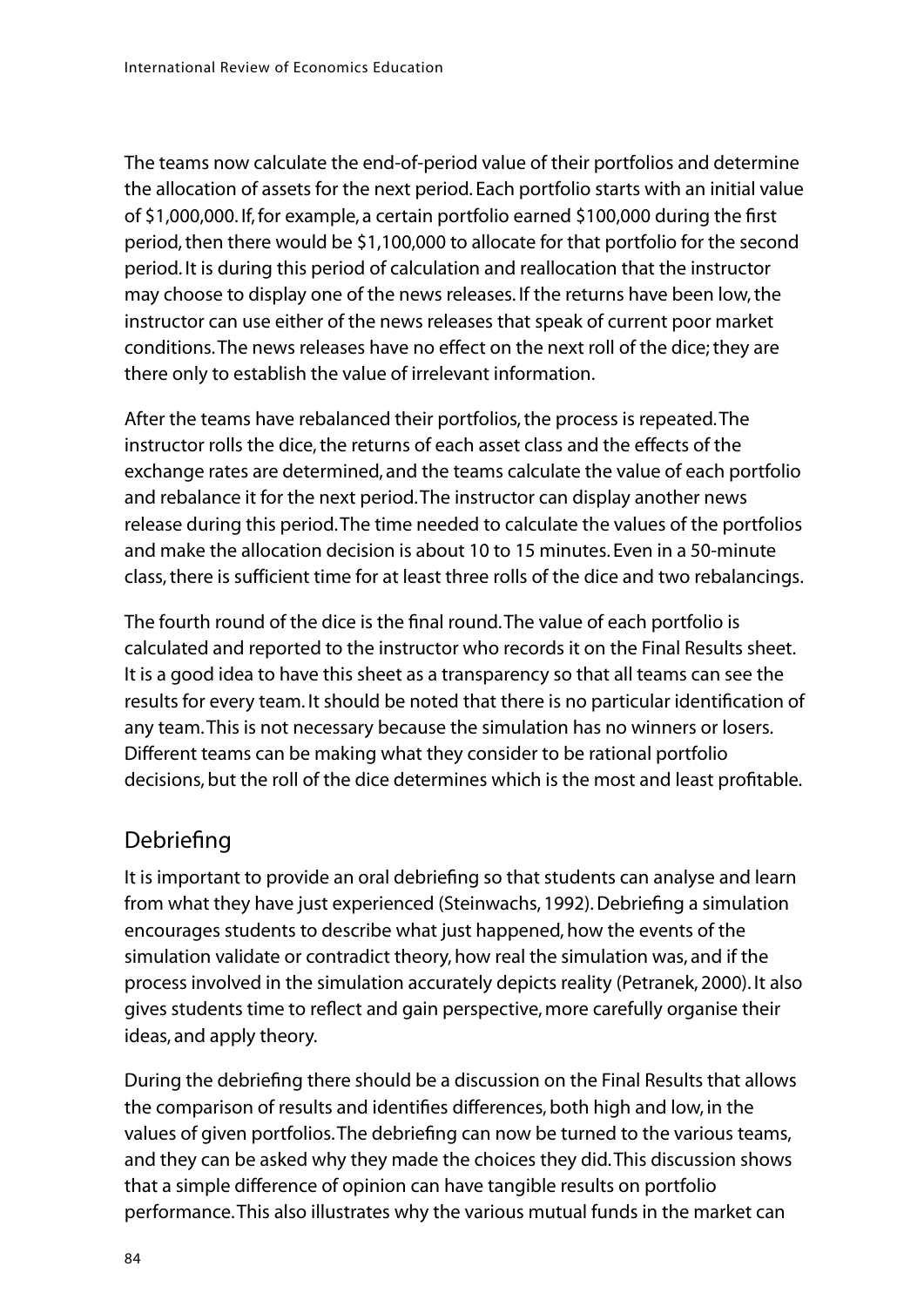have different returns even if they have the same investment philosophy.The value of market information like the news releases can also be discussed.

The focus on the debriefing session should be on how and why the portfolio structure decisions were made.The results will indicate which strategies were the most and least profitable in this market session, but it should be pointed out that if the dice had fallen differently the results could have changed.The instructor is also expected to discuss how the volatility in exchange rates affected the investment returns.The debriefing session should enable students to recognise that despite the best intentions of the portfolio managers, the real world will have its own input to portfolio performance. By allowing students the ability to make multiple allocation decisions within a single period, they can see how different strategic and tactical plans may succeed or fail.

It is also important to involve students in expressing their learning experiences in written form. Integrating this simulation into a written assignment makes the students take the simulation more seriously and allows them to apply a more exacting analytical approach to the lessons learned.

# Conclusion

The Portfolio Construction in Global Financial Markets simulation is a primary learning experience that can help the students understand some basic concepts through their own involvement in the learning process. Its strength derives from the fact that students learn by analysing their own behaviour and observations in a situation that imitates the real scenario of portfolio managers.The class interaction produces a role-playing situation that involves the student at an emotional level to the extent that great effort is made by the instructor to preserve the substantive aspects of the game. Students' observation of experimental games and the ability to connect the real-world analogues to events and factors in the simulation leads to an easier and less stressful learning environment.

The simulation creates a dynamic environment in which students make decisions concerning portfolio structure and see the results of those decisions. Personal involvement helps students retain the experience and provides a powerful technique that increases student interest and understating of the basic economic concepts. Students are able to see the interconnectedness of political, social, interpersonal, economic and historical factors.

The simulation focuses on the decision-making process during several rounds completed within a single class period and introduces students to portfolio management and the effect that changing exchange rates can have on a portfolio.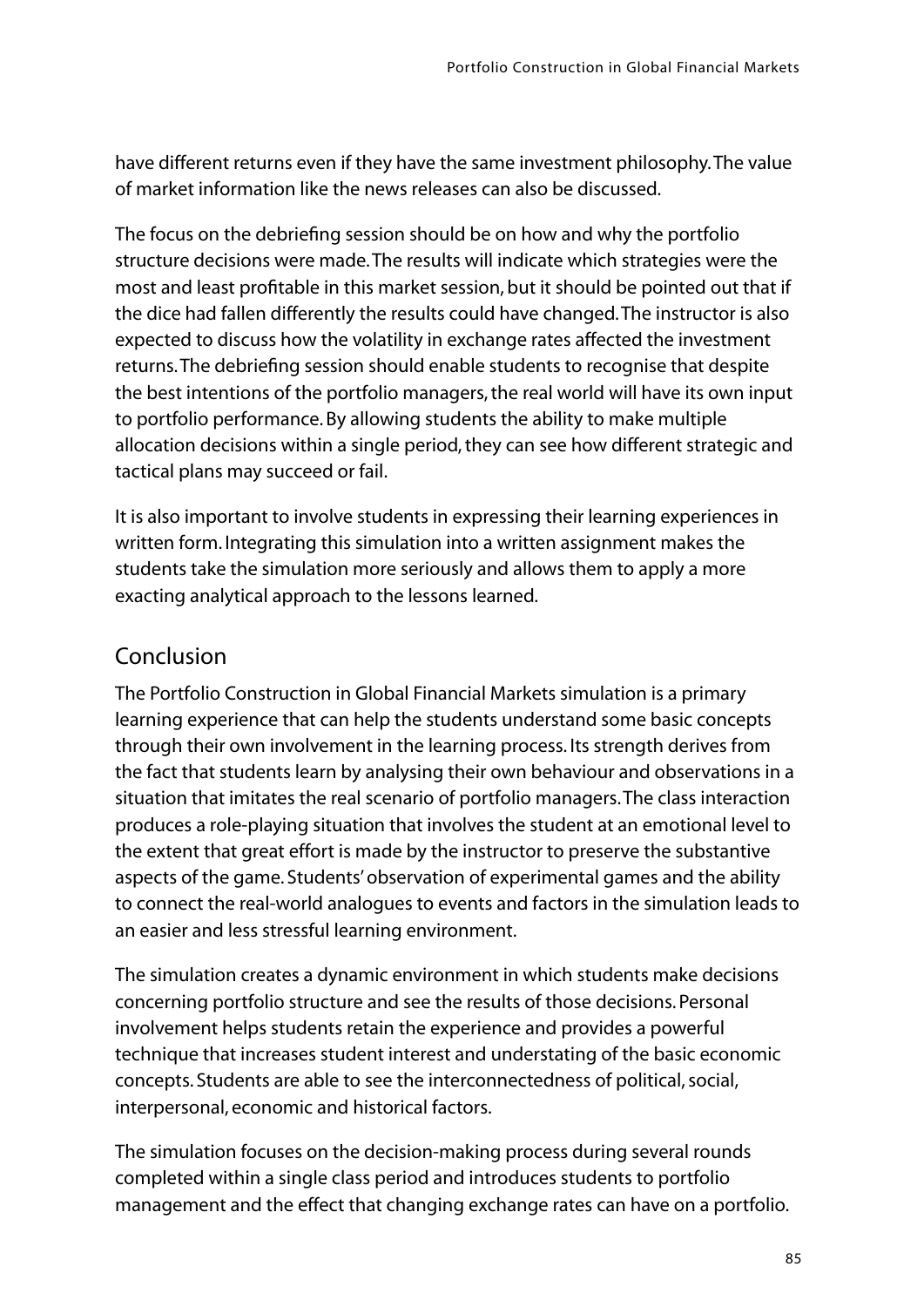The simulation does not require a detailed knowledge of the various asset classes that generate returns, so the simulation can be conducted with students with little financial and economic sophistication.The simulation can be used early in an investments class to introduce students to the broad concept of the portfolio or later in the class to allow students to exercise their decision-making capabilities in a dynamic market setting.

One key aspect of the simulation is that there are no winners or losers.The purpose of the exercise is to explore decision-making techniques and see the results of specific decisions.The debriefing session allows the class members to discuss the nature of their decision making, and comparisons can be made between various teams in a noncompetitive environment. Everyone can learn from everyone else. Portfolio Construction in Global Financial Markets provides instructors with an effective interactive learning tool that can be used to augment traditional teaching techniques and give students new insights into what is sometimes challenging material.

# DOCUMENT 1

# SIMULATION INSTRUCTIONS PORTFOLIO CONSTRUCTION IN GLOBAL FINANCIAL MARKETS

## *Background*

The purpose of a portfolio is to diversify investments and possibly control risk. Portfolios that are widely diversified tend to have returns similar to the overall market. Portfolios that have a more narrow scope may provide returns similar to a specified economic or geographic segment. Even such narrow portfolios can protect the investor from the volatility of returns of a single stock. Portfolios can be useful to all types of investors.

You and your team members are the managers of a family of mutual funds. Each of these funds offers investors the chance to own part of a portfolio, but the portfolios are constructed differently to meet the needs of different investors.The funds you offer are:

• *Stay-at-Home Fund (SH)* – This fund is designed to meet the needs of more conservative investors, like retirees and those who are not inclined to take risk. While these investors do not want to take a lot of risk, they need as much return as possible in order to supplement their current income and meet living expenses.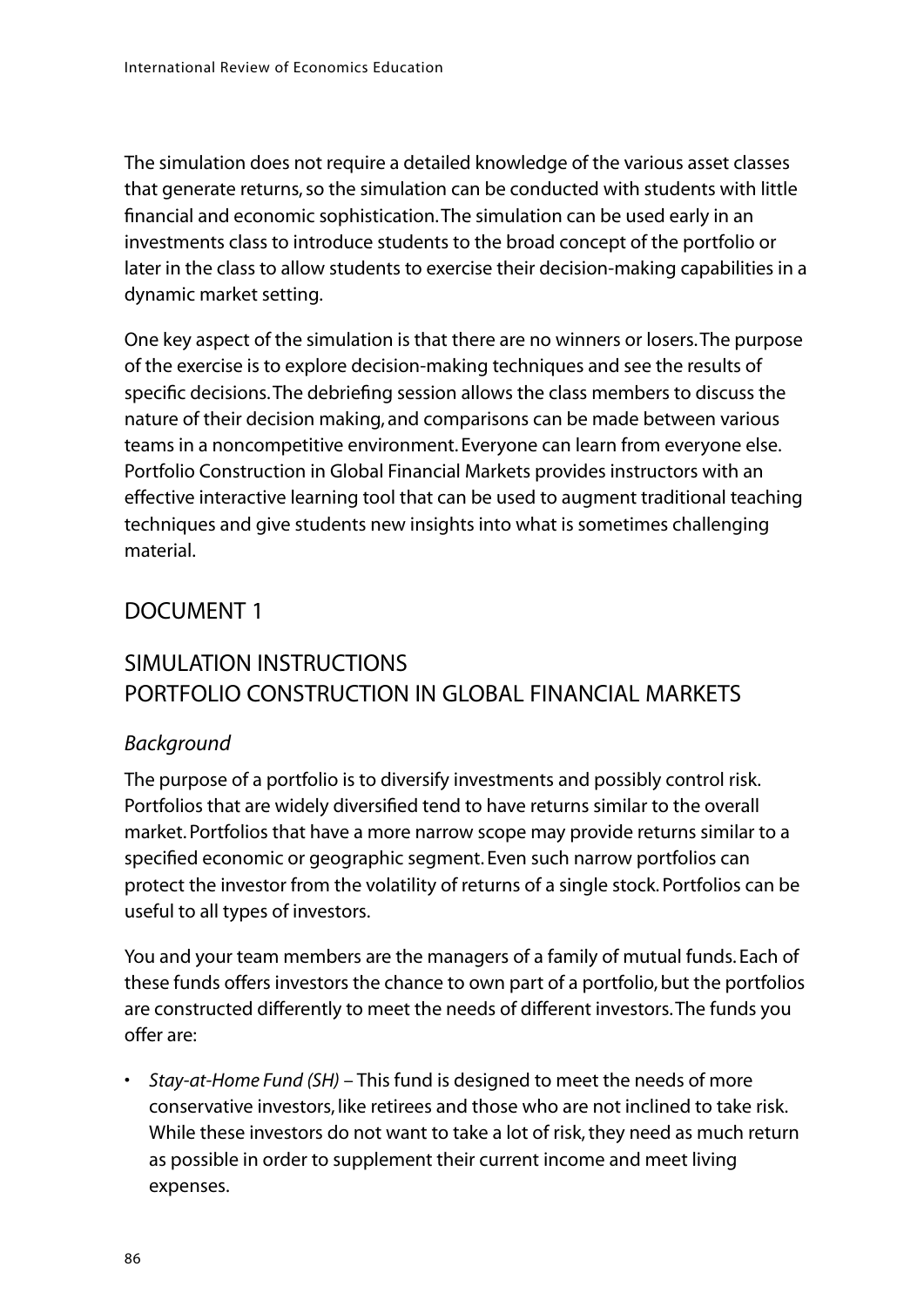- *Out-in-the-World Fund (OW)* This fund is meant for people who are currently employed and still have several years to work.These investors are able to take a small to moderate amount of risk in hopes that the returns from the portfolio will augment future retirement income.They will tolerate some losses periodically, but they want the fund to have overall positive returns more often than not.
- *Life-on-the-Edge Fund (LE)* This fund is designed for investors who are willing to take high amounts of risk.They have sufficient other income to meet their living requirements, but they would really like to be much wealthier than they are now.They will tolerate losses more easily than other investors, but they expect higher returns for bearing this additional risk.

Your job is to construct different portfolios from the assets currently available in the market that meet the needs of these different classes of investors. Once you have made your initial allocation of funds, time will pass in the market, and the success of your decisions will be determined.You will then be able to rebalance your portfolio for the next period. After several periods, the overall results will be reviewed to determine whether or not you were successful in managing these portfolios.

## *Possible investments*

In constructing your portfolios, you will be able to choose between several different types of investments.The distribution of returns for each is shown below.You will be able to choose any of these investments for any of the portfolios, and you can put several of these investments into any specific portfolio. Note that a portfolio contains more than one of the possible investments.

Cash – Funds held as cash will earn 1%.

Government Bonds – High-grade, low-risk federal and state debt securities.

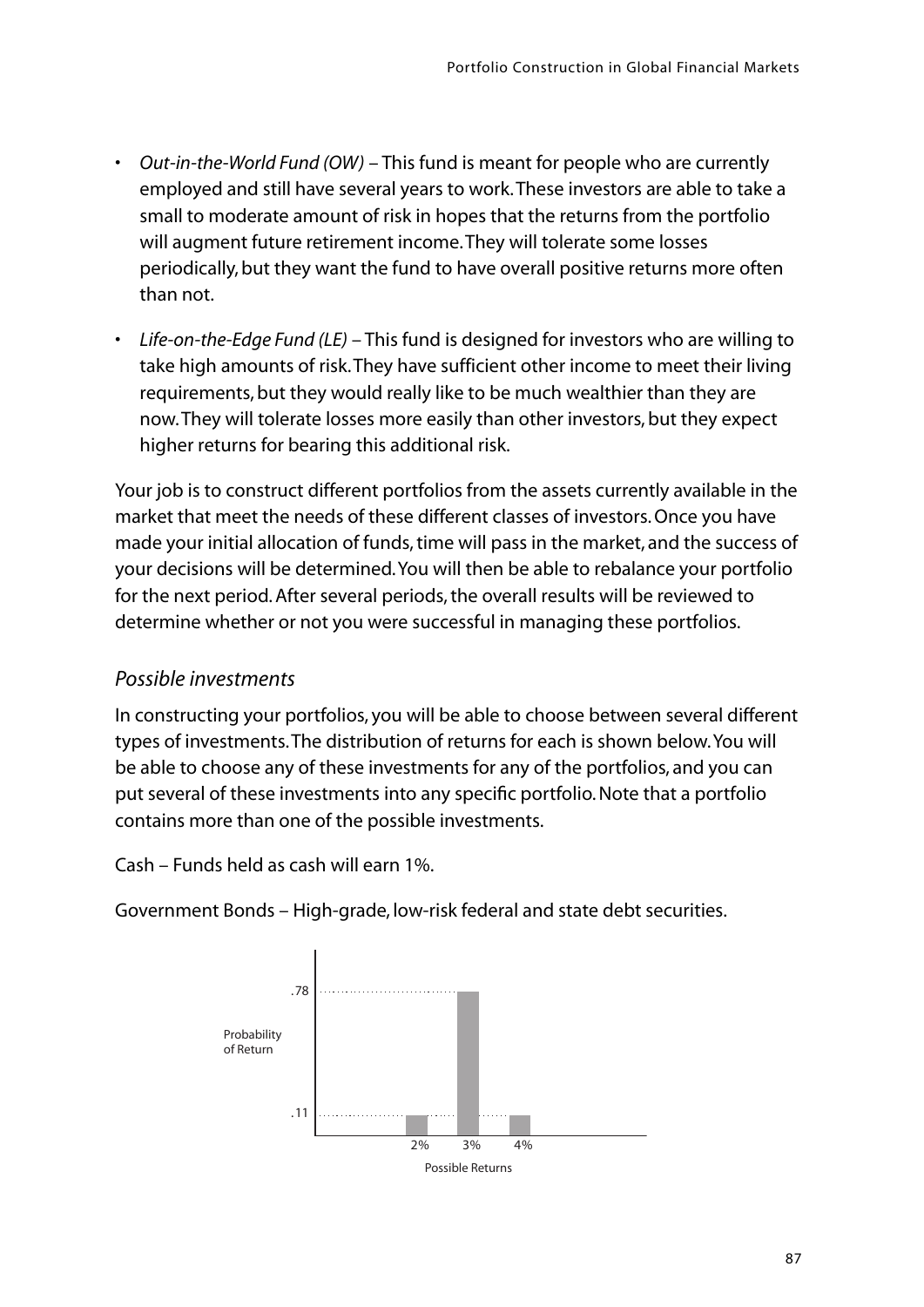Corporate Bonds – High/medium-grade, low/medium-risk corporate debt securities.



Blue Chip Stocks – High-grade/low-risk corporate equity securities.



MidCap Stocks – Medium-grade/medium-risk corporate equity securities.



Speculative Stocks – Low-grade/high-risk corporate equity securities.

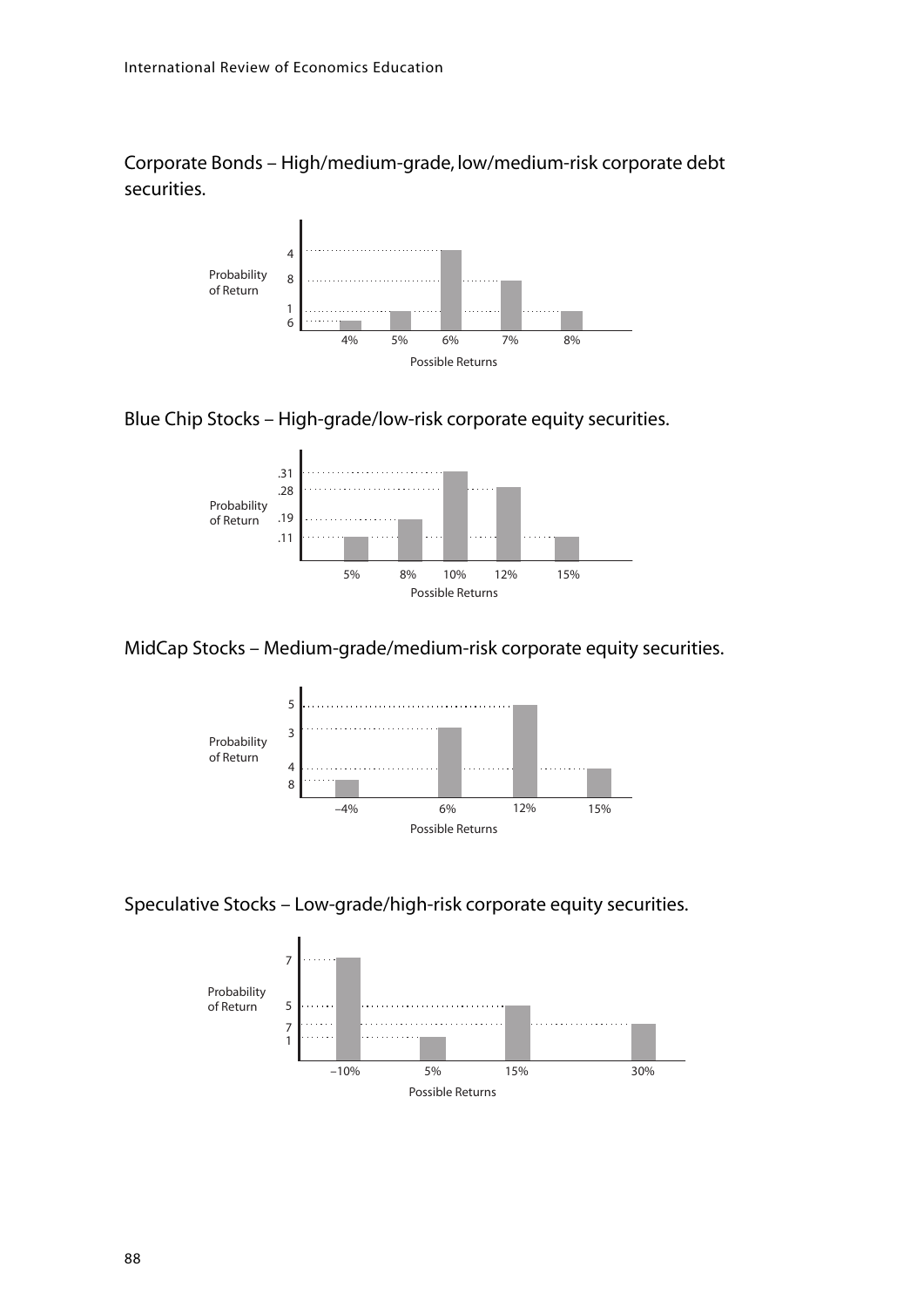



One-period Change in the Exchange Rate between the Dollar and Other Currencies (This value reflects the effect on the total return of international investments)



## *Portfolio formation*

You and your team have been allocated \$3,000,000 of which \$1,000,000 must be used for each of the specific funds (SH, OW, and LE). For each of the funds, do the following:

Outside class:

- 1. Consider the investment goals for each fund.Think about what types of investors provided the money for the fund and what types of investments would be appropriate for these individuals.
- 2. Allocate the \$1,000,000 for each fund.You must select at least two of the six possible investments for each fund (after all, you do want some diversification). No more than 70% of the money can be put into any single investment. For example, you may choose to make the following investments for the SH Fund: \$500,000 in Corporate Bonds, \$300,000 in Blue Chip Stocks, \$100,000 in Speculative Stocks, and \$100,000 in International Stocks. Remember that you have \$1,000,000 for each Fund, so you must construct three different portfolios to meet the needs of the different investors.
- 3. Notice that investment returns of International Stocks will be affected by the fluctuation in an exchange rate of the US dollar. For example, if you allocated \$100,000 in International Stocks and the US dollar depreciated by 10 per cent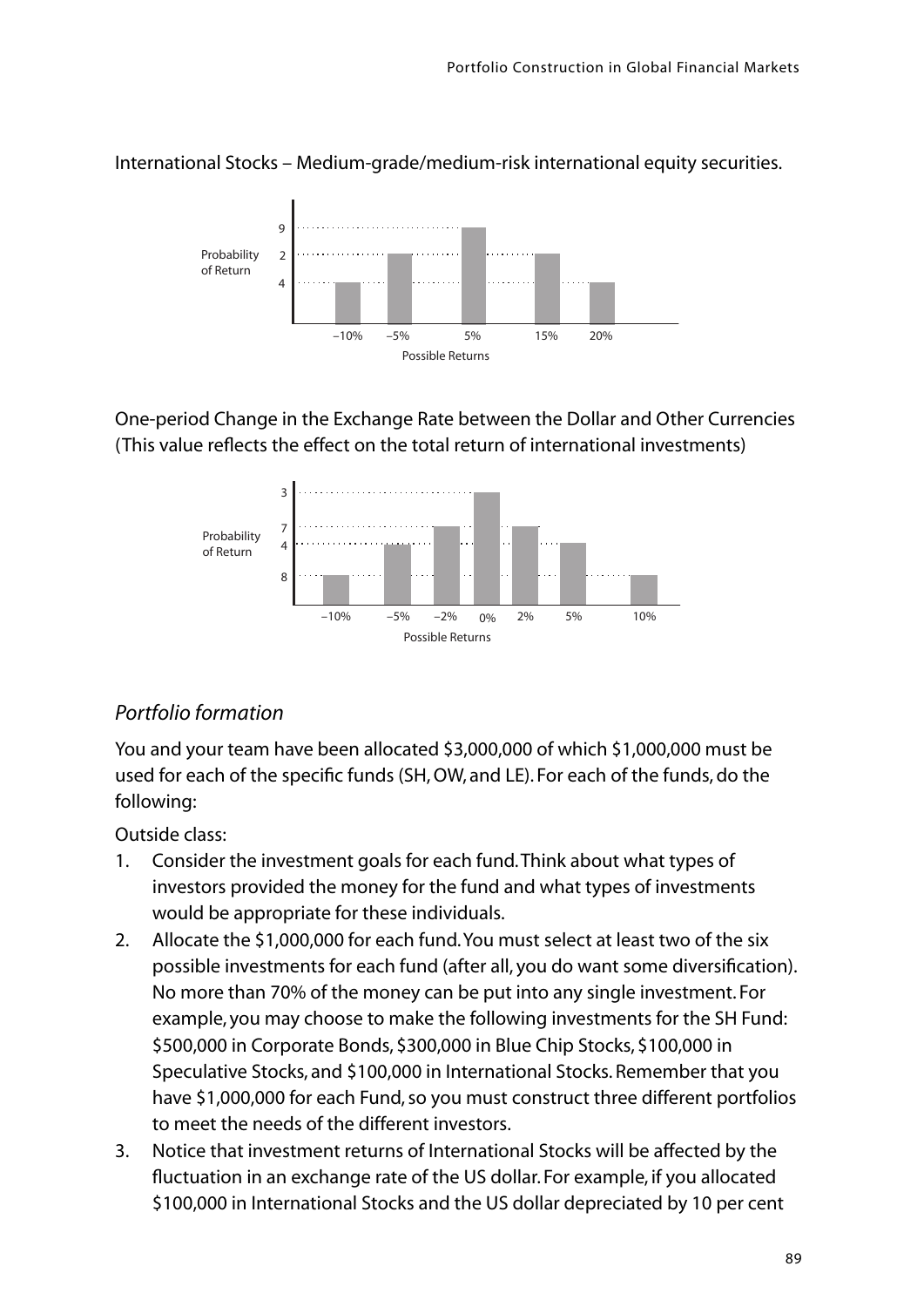then your returns on International Stocks will decrease by 10 per cent, that is a rate of depreciation of the US dollar.

4. Use the attached form to designate how much money you chose to put into each investment for each portfolio.

In class:

- 5. In class, the instructor will roll the dice. For each possible investment, the dice will decide which possible return actually occurred. For example, the dice may determine that Corporate Bonds provided a 7% return for the period.The dice will also be rolled to determine the effect that a change in exchange rates will have on the realised returns of any investment in international stocks.
- 6. Using the form, determine how much money you made or lost on each investment. For example, if you allocated \$200,000 to Corporate Bonds, you earned \$14,000 for you portfolio.
- 7. Find the new total amount of money you have in each of your portfolios.
- 8. You will now be given the opportunity to rebalance your portfolio. For example, you may originally have chosen to allocate \$200,000 to Corporate Bonds for the SH portfolio. In light of the change to the portfolio, you may wish to change this allocation, either up or down.You may even choose to replace the Corporate Bonds with Government Bonds for the next period.You will need to review each portfolio and reallocate funds as necessary.
- 9. The dice will be rolled again, and you will again determine how your portfolios performed in the new time period.
- 10. If time permits, you will be allowed to rebalance your portfolios a second time, and a third round of dice will be rolled.
- 11. At the end of the simulation, you will determine exactly how much money you have in each portfolio. Please note that having a lot of money in a portfolio may not be the best result; it also matters how you got it there. If you chose to make risky investments for a conservative portfolio, the extra money you may have earned was made by exposing your investors to too much risk.

12.A quick survey will be taken to determine how each group fared in the simulation. Outside class:

Each group will prepare a report describing the results of the simulation. Only one report is required for each group.This means that you will have to work together on its construction and review the final product. Group work requires the input of everyone in the group in order to be successful.This report will include an explanation of why the original portfolios were constructed as they were and how this plan worked during the first round. For each subsequent round, the report should detail the reasons for making changes to the portfolios and how well that decision worked. A summary section should be included that reviews the overall simulation and your relative success in it.The original forms you used in class should be included as attachments to the report.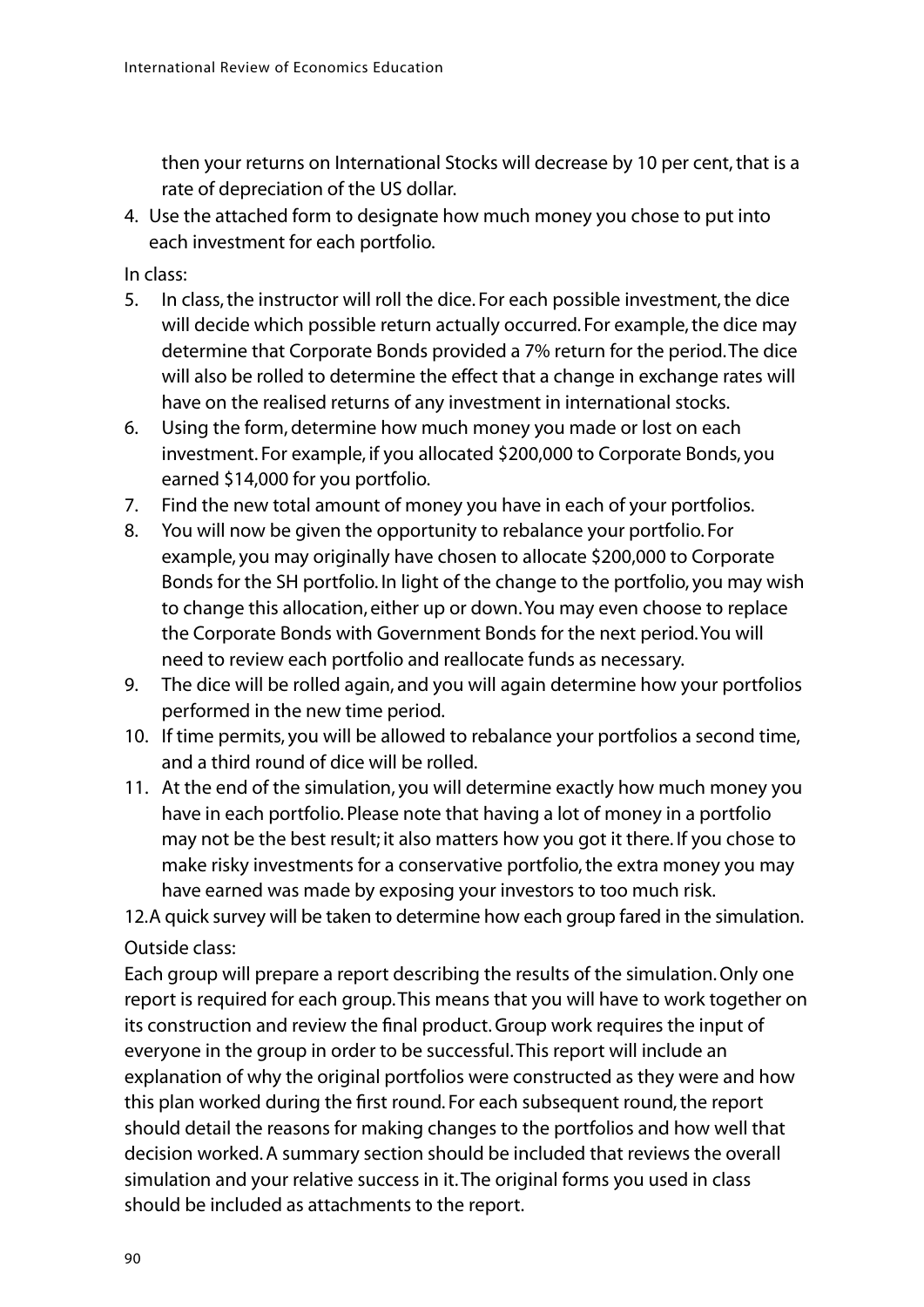#### **STAY-AT-HOME FUND**

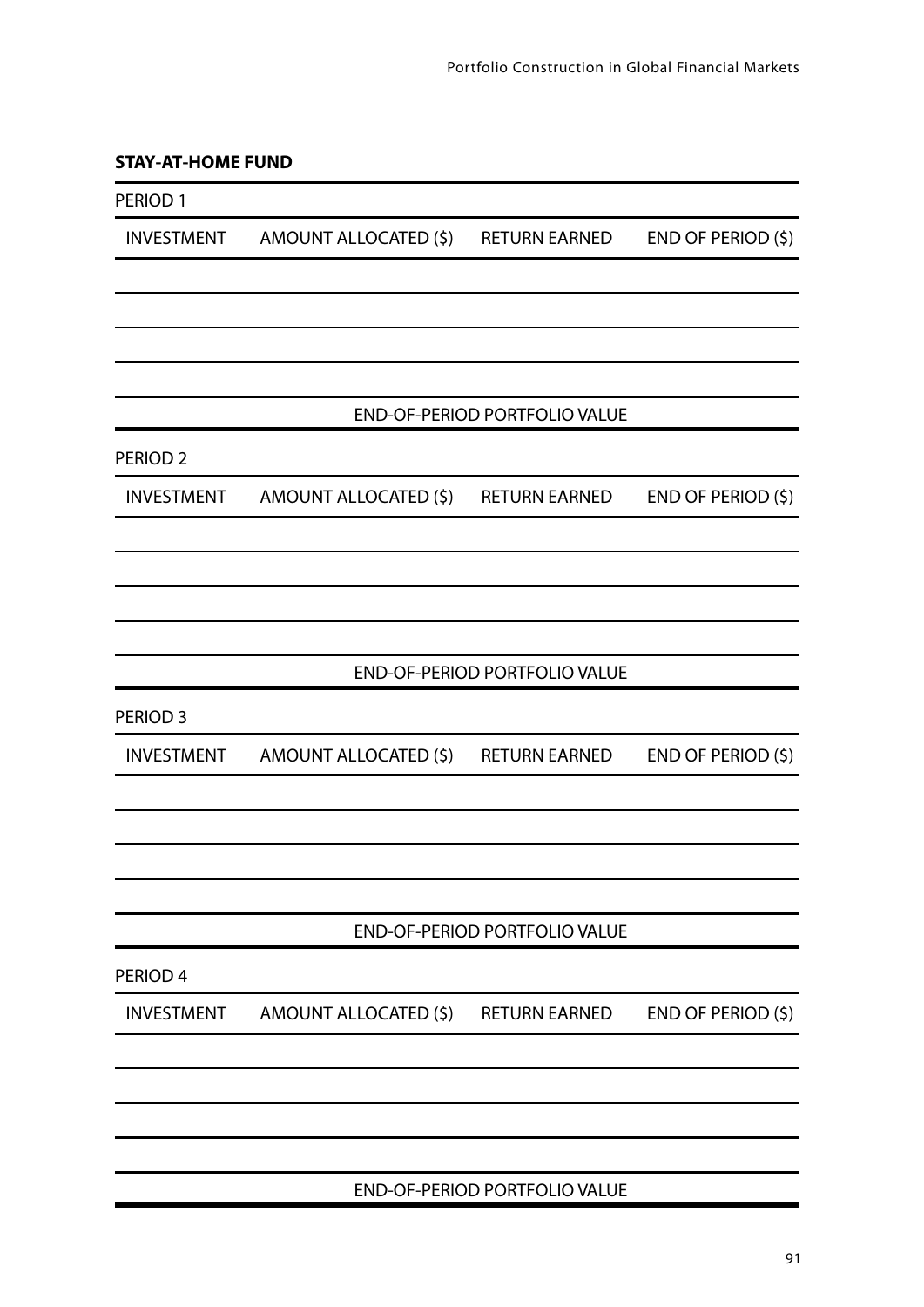## **OUT-IN-THE-WORLD FUND**

| PERIOD 1            |                       |                                      |                    |
|---------------------|-----------------------|--------------------------------------|--------------------|
| <b>INVESTMENT</b>   | AMOUNT ALLOCATED (\$) | RETURN EARNED                        | END OF PERIOD (\$) |
|                     |                       |                                      |                    |
|                     |                       |                                      |                    |
|                     |                       |                                      |                    |
|                     |                       | END-OF-PERIOD PORTFOLIO VALUE        |                    |
| PERIOD <sub>2</sub> |                       |                                      |                    |
| <b>INVESTMENT</b>   | AMOUNT ALLOCATED (\$) | <b>RETURN EARNED</b>                 | END OF PERIOD (\$) |
|                     |                       |                                      |                    |
|                     |                       |                                      |                    |
|                     |                       |                                      |                    |
|                     |                       |                                      |                    |
|                     |                       | <b>END-OF-PERIOD PORTFOLIO VALUE</b> |                    |
| PERIOD <sub>3</sub> |                       |                                      |                    |
| <b>INVESTMENT</b>   | AMOUNT ALLOCATED (\$) | <b>RETURN EARNED</b>                 | END OF PERIOD (\$) |
|                     |                       |                                      |                    |
|                     |                       |                                      |                    |
|                     |                       |                                      |                    |
|                     |                       | END-OF-PERIOD PORTFOLIO VALUE        |                    |
| Period 4            |                       |                                      |                    |
| <b>INVESTMENT</b>   | AMOUNT ALLOCATED (\$) | RETURN EARNED                        | END OF PERIOD (\$) |
|                     |                       |                                      |                    |
|                     |                       |                                      |                    |
|                     |                       |                                      |                    |
|                     |                       |                                      |                    |
|                     |                       | <b>END-OF-PERIOD PORTFOLIO VALUE</b> |                    |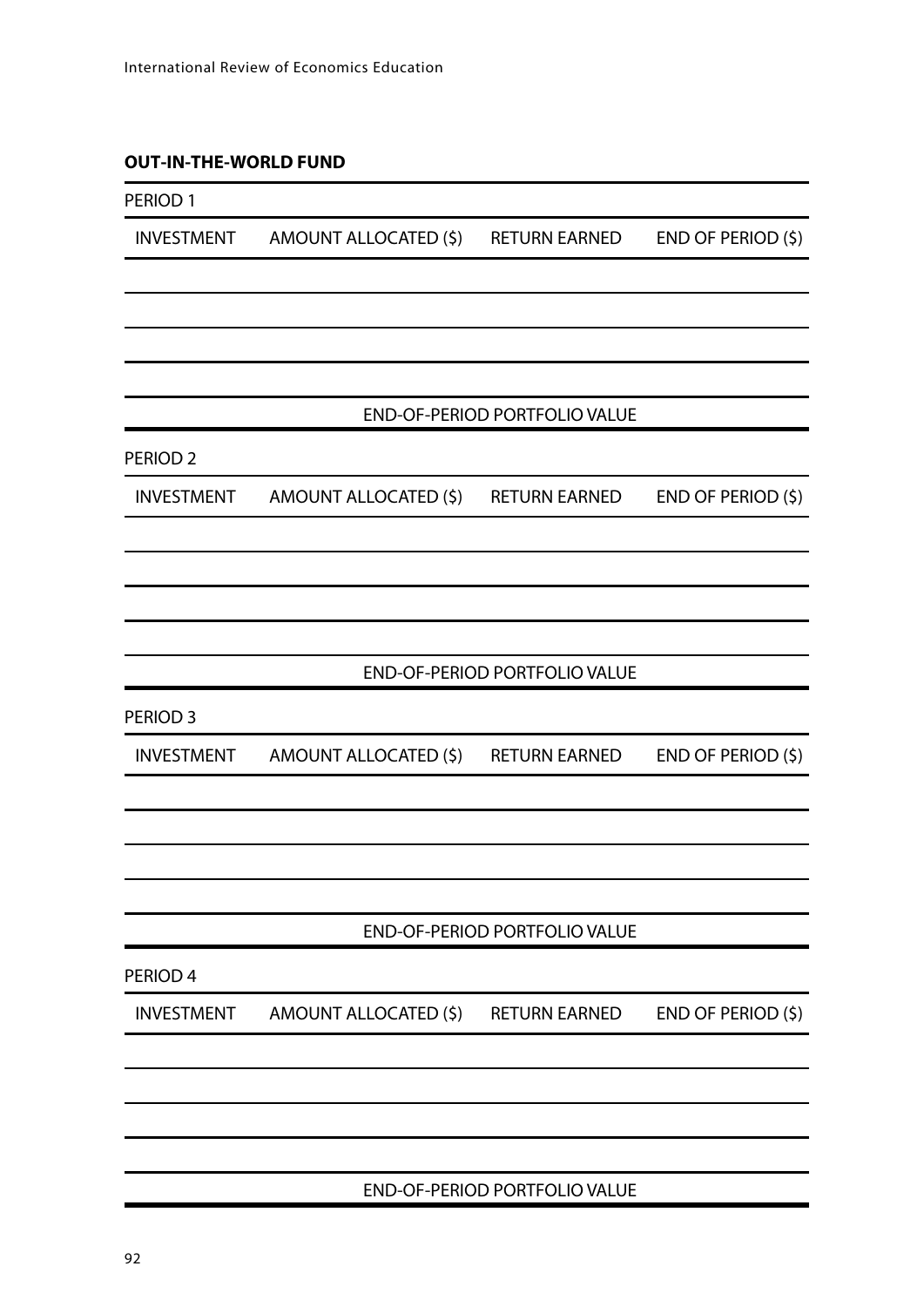#### **LIFE-ON-THE-EDGE FUND**

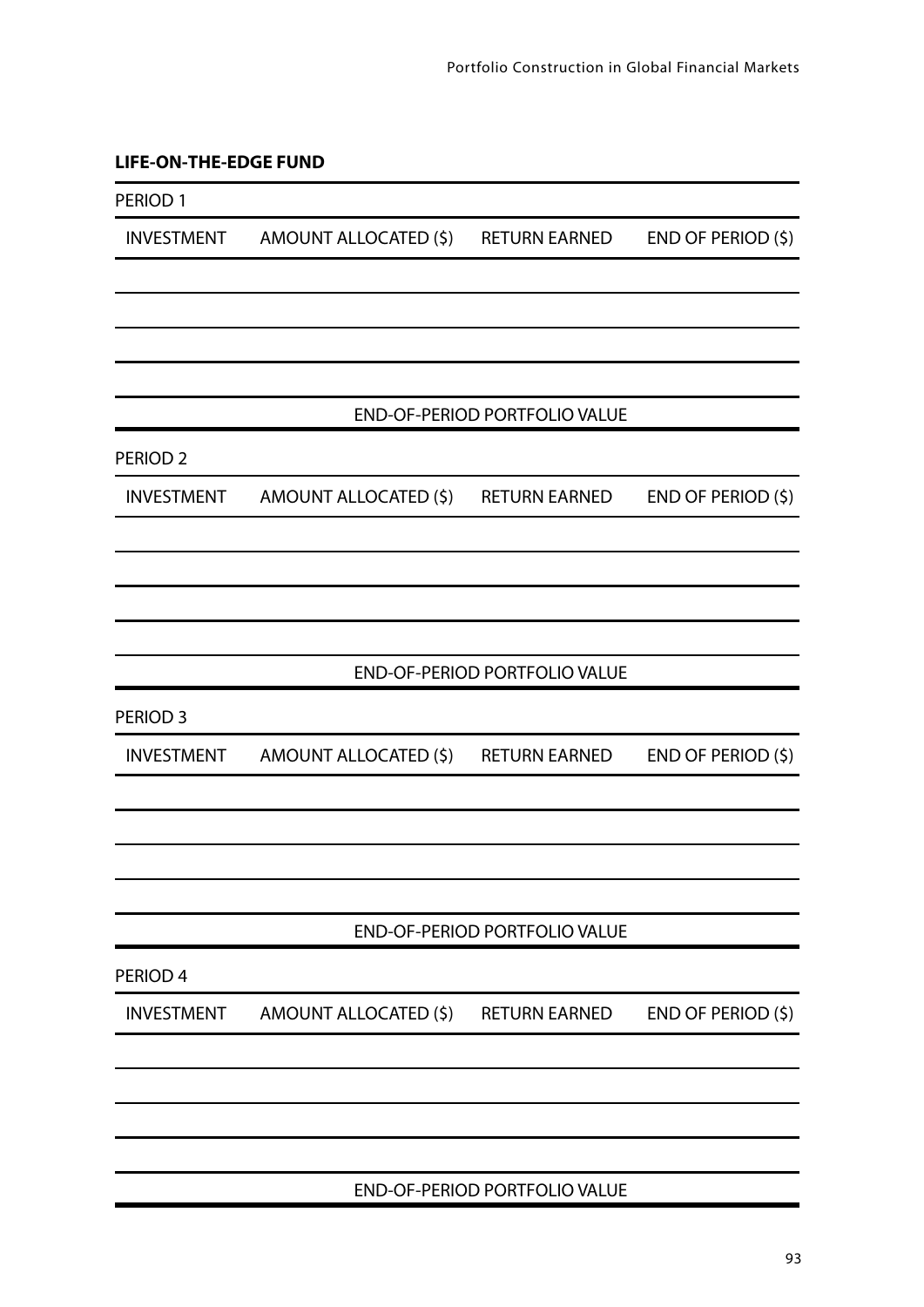# DOCUMENT 2

# PORTFOLIO CONSTRUCTION AND MANAGEMENT SIMULATION SUPPORT DOCUMENTS SUMMARY OF DICE ROLLS ON INVESTMENT RETURNS

| <b>GOVERNMENT BONDS</b>   |                              |         |        |
|---------------------------|------------------------------|---------|--------|
| roll:                     | 5                            | return: | 2%     |
| roll:                     | 2, 3, 4, 6, 7, 8, 10, 11, 12 | return: | 3%     |
| roll:                     | 9                            | return: | 4%     |
| <b>CORPORATE BONDS</b>    |                              |         |        |
| roll:                     | 3                            | return: | 4%     |
| roll:                     | 5                            | return: | 5%     |
| roll:                     | 2, 4, 7, 10, 11, 12          | return: | 6%     |
| roll:                     | 6,8                          | return: | 7%     |
| roll:                     | 9                            | return: | 8%     |
| <b>BLUE CHIP STOCKS</b>   |                              |         |        |
| roll:                     | 5                            | return: | 5%     |
| roll:                     | 2, 4, 10                     | return: | 8%     |
| roll:                     | 3, 7, 11, 12                 | return: | 10%    |
| roll:                     | 6, 8                         | return: | 12%    |
| roll:                     | 9                            | return: | 15%    |
| <b>MID-CAP STOCKS</b>     |                              |         |        |
| roll:                     | 2,4                          | return: | $-4%$  |
| roll:                     | 3, 5, 10, 11                 | return: | 6%     |
| roll:                     | 7, 8, 9, 12                  | return: | 12%    |
| roll:                     | 6                            | return: | 18%    |
| <b>SPECULATIVE STOCKS</b> |                              |         |        |
| roll:                     | 2, 3, 4, 8, 10, 11, 12       | return: | $-10%$ |
| roll:                     | 9                            | return: | 5%     |
| roll:                     | 5,6                          | return: | 15%    |
| roll:                     | 7                            | return: | 30%    |
|                           | <b>INTERNATIONAL STOCKS</b>  |         |        |
| roll:                     | 2, 5                         | return: | $-10%$ |
| roll:                     | 6, 10                        | return: | $-5%$  |
| roll:                     | 3, 7, 11                     | return: | 5%     |
| roll:                     | 4,8                          | return: | 15%    |
| roll:                     | 9,12                         | return: | 20%    |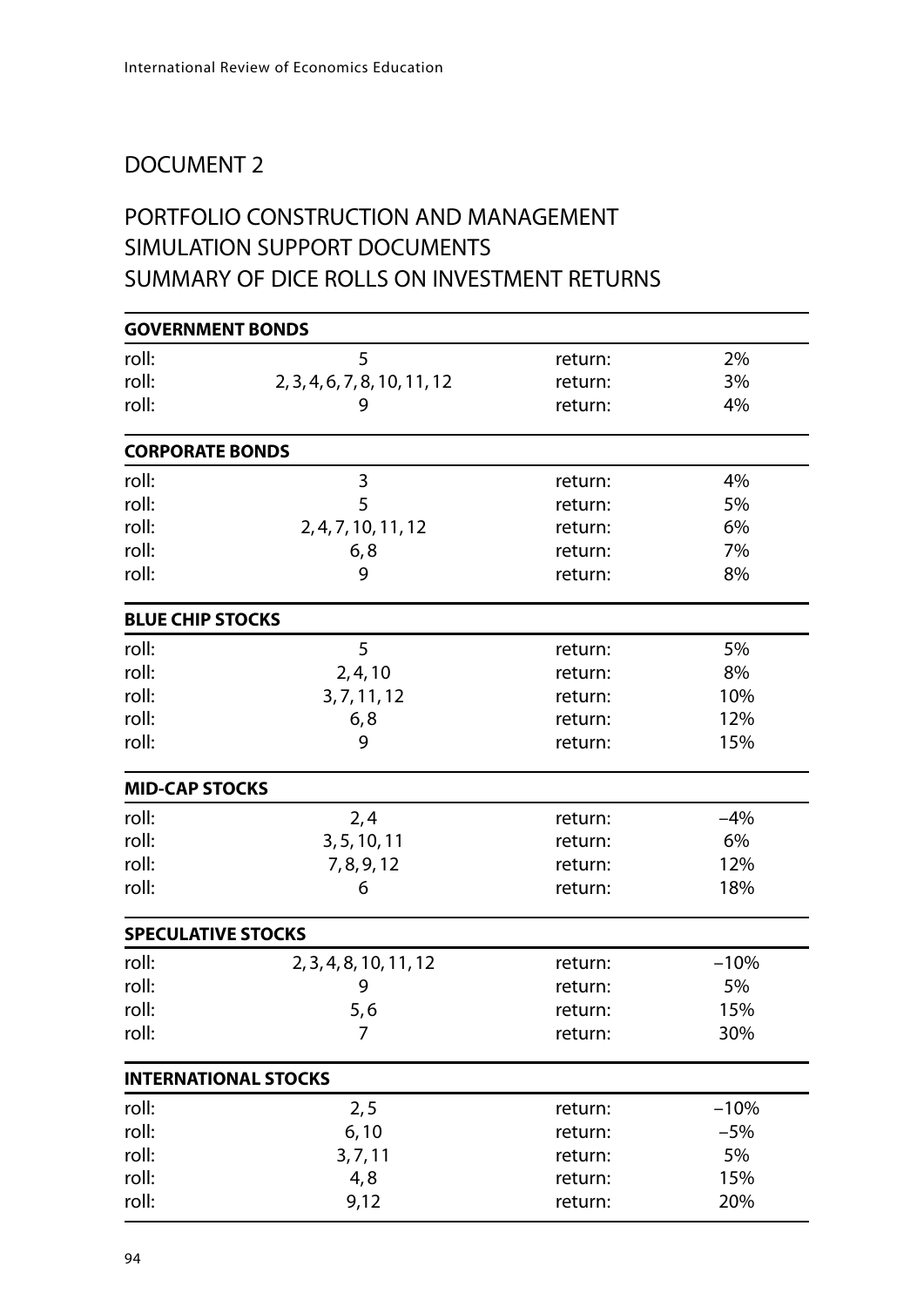|       | <b>EXCHANGE RATE FOR THE U.S.DOLLAR</b> |                     |        |
|-------|-----------------------------------------|---------------------|--------|
| roll: | 4                                       | APPRECIATION        | 10%    |
| roll: | 6                                       | <b>APPRECIATION</b> | 5%     |
| roll: | 3.5                                     | <b>APPRECIATION</b> | 2%     |
| roll: | 2, 7, 12                                | NO CHANGE           | 0%     |
| roll: | 9.11                                    | <b>DEPRECIATION</b> | $-2\%$ |
| roll: | 8                                       | <b>DEPRECIATION</b> | $-5%$  |
| roll: | 10                                      | <b>DEPRECIATION</b> | $-10%$ |

#### **SINGLE PERIOD RESULTS**

|                             | <b>ROUND1</b> | <b>ROUND 2</b> | <b>ROUND 3</b> | <b>ROUND4</b> |
|-----------------------------|---------------|----------------|----------------|---------------|
| <b>GOVERNMENT BONDS</b>     |               |                |                |               |
| <b>CORPORATE BONDS</b>      |               |                |                |               |
| <b>BLUE CHIP STOCKS</b>     |               |                |                |               |
| <b>MID-CAP STOCKS</b>       |               |                |                |               |
| SPECULATIVE STOCKS          |               |                |                |               |
| <b>INTERNATIONAL STOCKS</b> |               |                |                |               |
| <b>EXCHANGE RATE EFFECT</b> |               |                |                |               |
| <b>CASH</b>                 | $1\%$         | 1%             | 1%             | 1%            |

| <b>FINAL RESULTS: PORTFOLIO VALUES</b> |    |           |    |  |
|----------------------------------------|----|-----------|----|--|
| <b>PORTFOLIO</b>                       | SH | <b>OW</b> | LE |  |
| TEAM 1                                 |    |           |    |  |
| TEAM 2                                 |    |           |    |  |
| TEAM <sub>3</sub>                      |    |           |    |  |
| TEAM 4                                 |    |           |    |  |
| TEAM 5                                 |    |           |    |  |
| TEAM 6                                 |    |           |    |  |
| TEAM 7                                 |    |           |    |  |
| TEAM <sub>8</sub>                      |    |           |    |  |
| TEAM 9                                 |    |           |    |  |
| TEAM 10                                |    |           |    |  |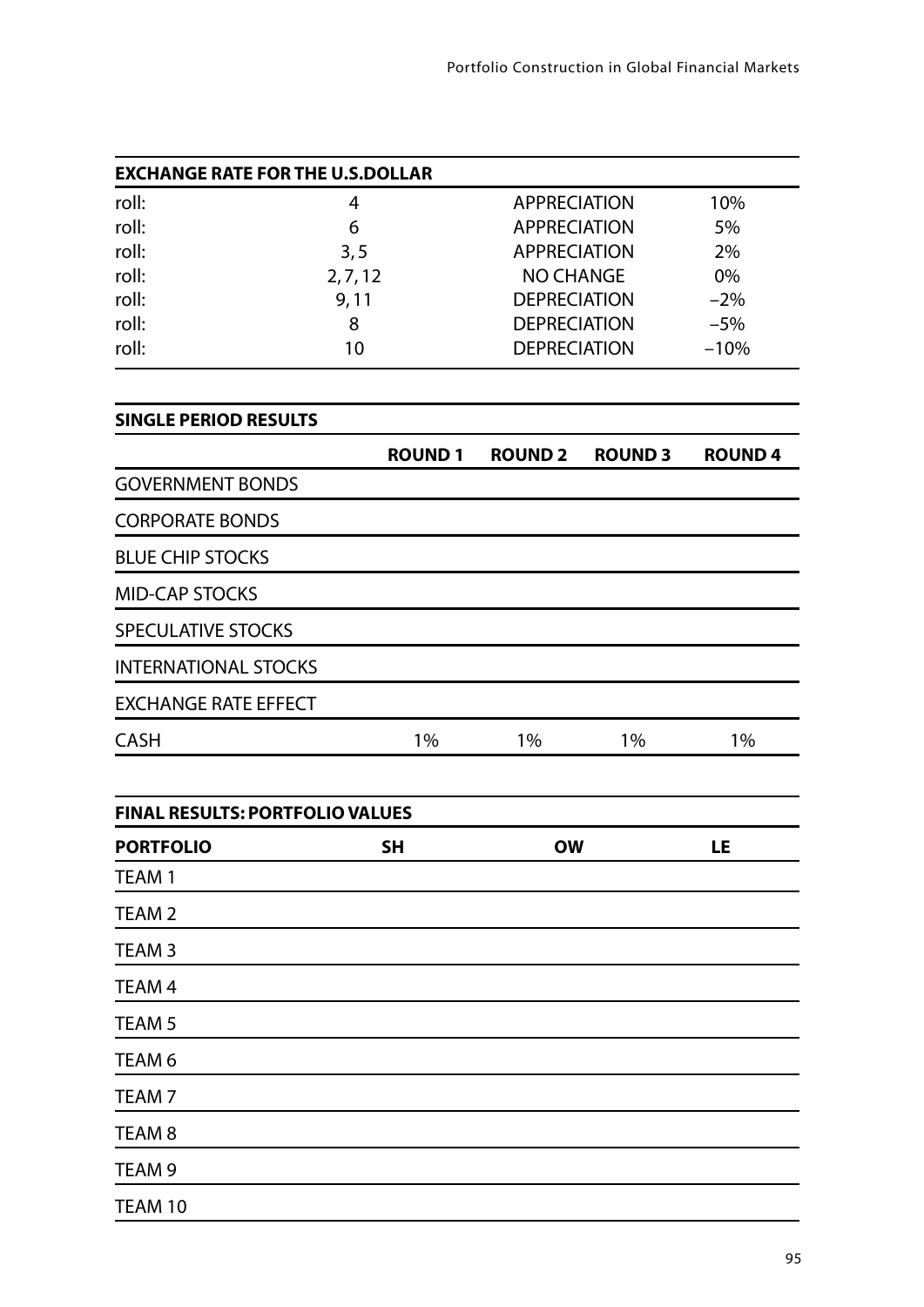## *NEWS RELEASE 1*

#### WASHINGTON, DC:

The National Economic Research Department has just released its latest economic forecast.The recent strong performance of the financial markets is expected to continue for the immediate future.The reduction in the foreign trade deficit coupled with the recent reports on factory orders indicate that the economy should remain strong and returns on investments should be high for the next period.

### *NEWS RELEASE 2*

#### WASHINGTON, DC:

The National Economic Research Department has just released its latest economic forecast.The recent strong performance of the financial markets is expected to moderate in the immediate future. Indications of a lower number of housing starts and an increasing first time unemployment rate could create the conditions that stall economic growth. In such a climate, investors should expect weaker performance from their investments in the next period.

#### *NEWS RELEASE 3*

#### WASHINGTON, DC:

The National Economic Research Department has just released its latest economic forecast.Though the financial markets have been mixed recently, the next period is expected to show improvement in all areas. New housing starts and job creation data indicate that there will be more economic growth and that this growth should be reflected in the returns earned by investors.

#### *NEWS RELEASE 4*

#### WASHINGTON, DC:

The National Economic Research Department has just released its latest economic forecast.The recent weak performance of the financial markets is expected to continue for the immediate future. An unfavorable foreign trade deficit and increasing government debt both point to an upcoming period of poor financial performance.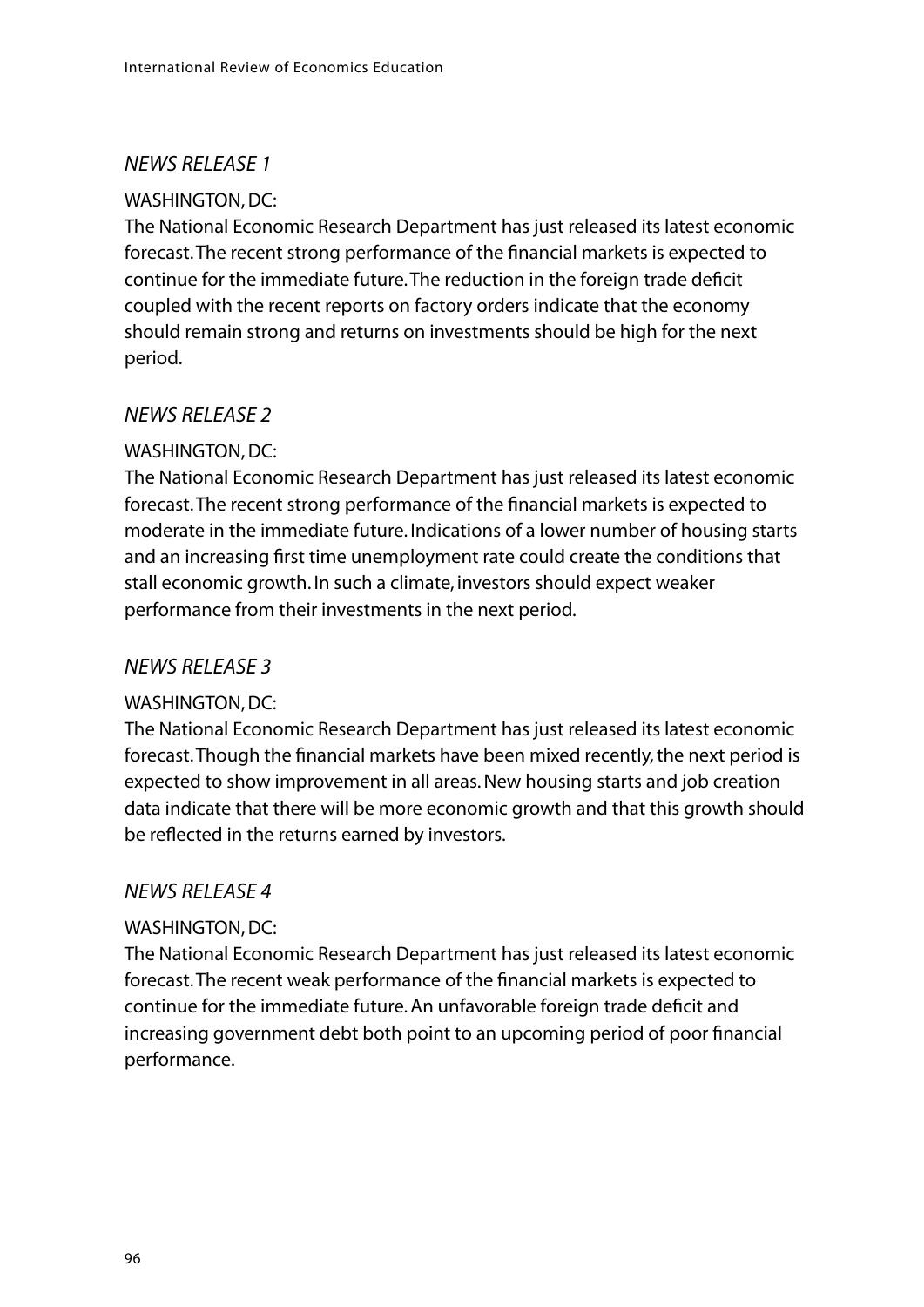## References

Ball, S. and C. Holt (1998) Speculation and bubbles in an asset market.*Journal of Economic Perspectives.* 12 (1): 207–218.

Becker, W. (1997) Teaching economics to undergraduates.*Journal of Economic Literature*. 35(3): 1347–1373.

Bouton, C. and R. Garth (1983) *Learning in groups*. San Francisco: Jossey-Bass Inc.

Cooper, J. and R. Mueck (1990) Student involvement in learning: cooperative learning and college instruction.*Journal of Excellence in College Teaching*. 1(1): 68–76.

Durham,Y.,T. McKinnon, C. Schulman (2007) Classroom experiments: not just fun and games. *Economic Inquiry*. 45 (1): 162–178.

Ellington, H. and J. Fowlie (1998) *Using games and simulations in the classroom*. London: Kogan Page.

Gitman, L. (1974) A description of FINSTRAT: a game of investment strategy. Association for Business Simulation and Experiential Learning. *Papers and Conference Proceedings: Simulations, Games and Experimental Learning Techniques*. (1): 108–115.

Jones, K. (1998) Simulations and examinations. *Simulation and Gaming*. 29(3): 331–342.

Johnson, D. and R. Johnson (1989) *Cooperation and competition: theory and research*. Edina, Minnesota: Interaction Bank Company.

Lantis, J., L. Kuzma, and J. Boehrer (2000) Active teaching and learning at a critical crossroads. In *The New International Studies Classroom: Active Teaching, Active Learning*. Boulder, Colorado: Lynne Rienner Publishers.

Laury, S. and C. Holt (2000) Classroom games: making money.*Journal of Economic Perspectives*. 14(2): 205–213.

Maler, M. and D. Keenan (1994) Cooperative learning in economics. *Economic Inquiry*. 358–361.

Palia, A. (1991) Strategic market planning with COMPETE product portfolio analysis package: a marketing decision support system. Association for Business Simulation and Experiential Learning. *Papers and Conference Proceedings. In Simulations, Games and Experimental Learning Techniques*. (18): 80–83.

Petranek, C. (2000) Written debriefing: the next vital step in learning with simulations. *Simulation and Gaming*. 31(1): 108–119.

Ruben, B. (1999) Simulation, games, and experience-based learning: the quest for a new paradigm for teaching and learning. *Simulation and Gaming*. 30(4): 498–506.

Sharan, S., R. Kussel,Y. Hertz-Lazarowitz, S. Bejarano, and Y. Sharon (1984) Cooperative learning in the classroom research in desegregated schools. Hillsdale, New Jersey: Lawrence Eribaum Associates.

Steinwachs, B. (1992) How to facilitate a debriefing. *Simulation and Gaming.* 23(2): 86–196.

Torney-Purta, J. (1996) Evaluating programs designed to teach international content and negotiations skills. *International Negotiations*. 3: 77–97.

Wingender, J. and S. Ball (1988) A simulation of investment analysis, portfolio management and reporting Lotus 1-2-3. Association for Business Simulation and Experiential Learning. *Papers and Conference Proceedings. In Simulations, Games and Experimental Learning Techniques*. (15): 102–105.